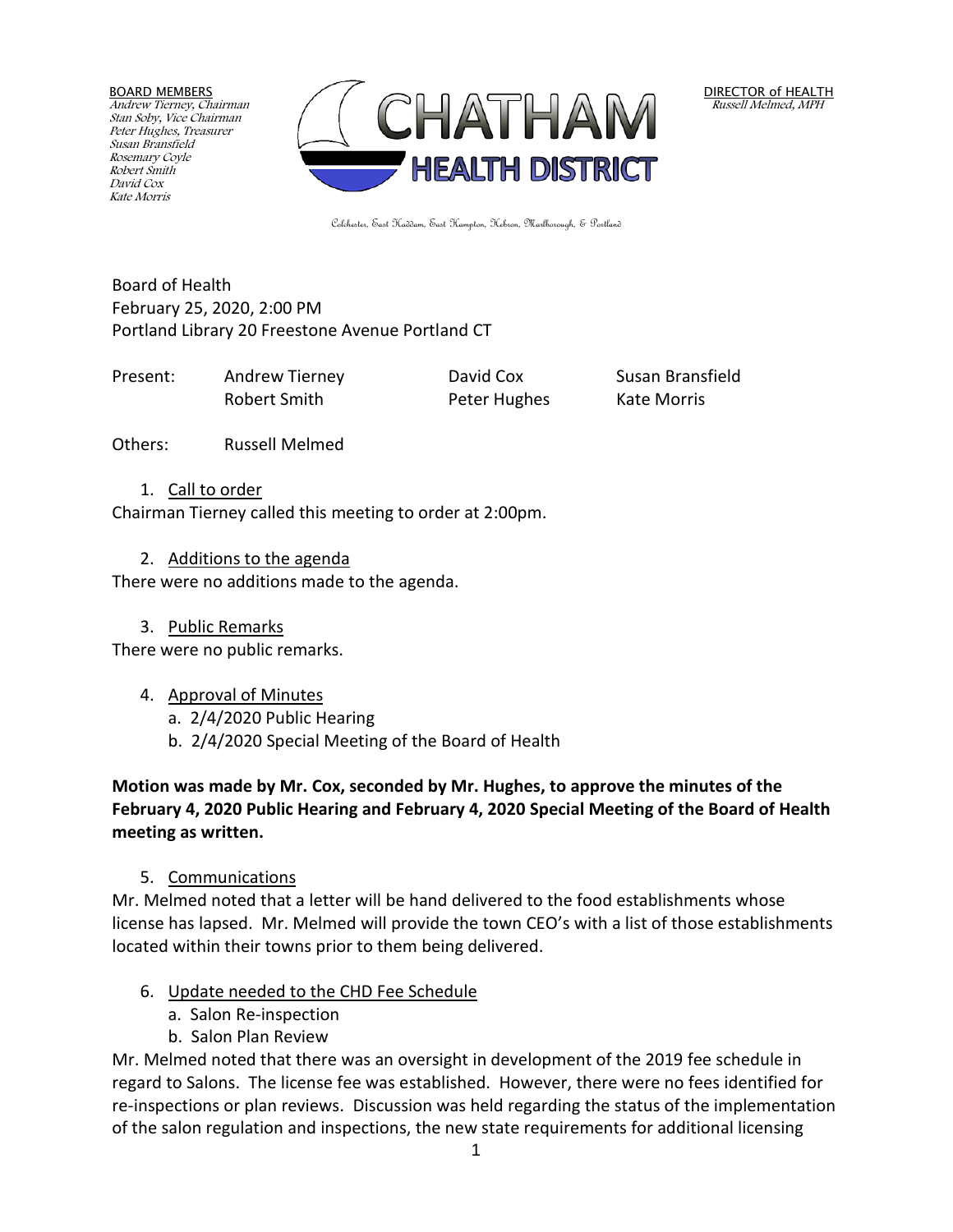(nail technicians, eyelash technicians, facials), and the need to update our salon regulations to include these additional licenses in the upcoming year.

Recommendation was made to correct spelling errors and formatting for the public hearing.

**Motion was made by Mr. Hughes, seconded by Mr. Smith, to set a public hearing for March 31, 2020 for consideration of the inclusion of a salon re-inspection fee and a salon plan review fee. Vote was unanimous in favor.**

### 7. Contract proposal from MPTN to support PFS Grant

Mr. Melmed presented the Board with a proposal from Mashantucket Pequot Tribal Nation for contractual work to support their Partnership for Success Grant, a substance abuse prevention grant focused on tribal members in New London County. The worked proposed would be for Mr. Melmed to assist with collecting, reviewing and evaluate public health data on tribal members and youth. The contract amount is \$21,139 per year/about 250 hours, potentially a five year grant. Concern was expressed by the Board for the uncertainty and added work load/schedule to Mr. Melmed's already demanding role as Direct of Health.

# **Motion was made by Mr. Hughes, seconded by Mr. Cox, to table discussion to the March 31, 2020 meeting. Vote was unanimous in favor.**

*Mr. Cox departed at 2:45pm.*

8. Executive session to discuss employee compensation Consensus of the Board was to move Executive Session after Director's Report.

9. Director's Report

### Attached.

Mr. Melmed stated that SolAWare (a sun safety display with sun screen dispensers) has reached out to contract for the upcoming season. Discussion was held in regard to the disappointment with install process last year. Due to the complications, the District was never charged for the use of the units. Mr. Melmed was hopeful that all the issues would be worked out for this year and supported the effort and the product. The cost for one unit in each town for the season is \$4500. Members of the Board, although in favor of new programs, were reluctant to contract with SolAware.

### **Motion was made by Ms. Bransfield, seconded by Mr. Hughes, to table the SolAware discussion to March 31, 2020. Vote was unanimous in favor.**

10. New Business

a. Transfer \$26,501.70 from Undesignated Fund Balance into Employee Retirement Fund. This is the balance needed to cover employee retirement payouts this fiscal year, less budgeted contributions to the Employee Retirement Fund.

Discussion was held regarding payout policy, definition of retirement, liability of payout based on current policy, and the need to review the policy with the personnel committee.